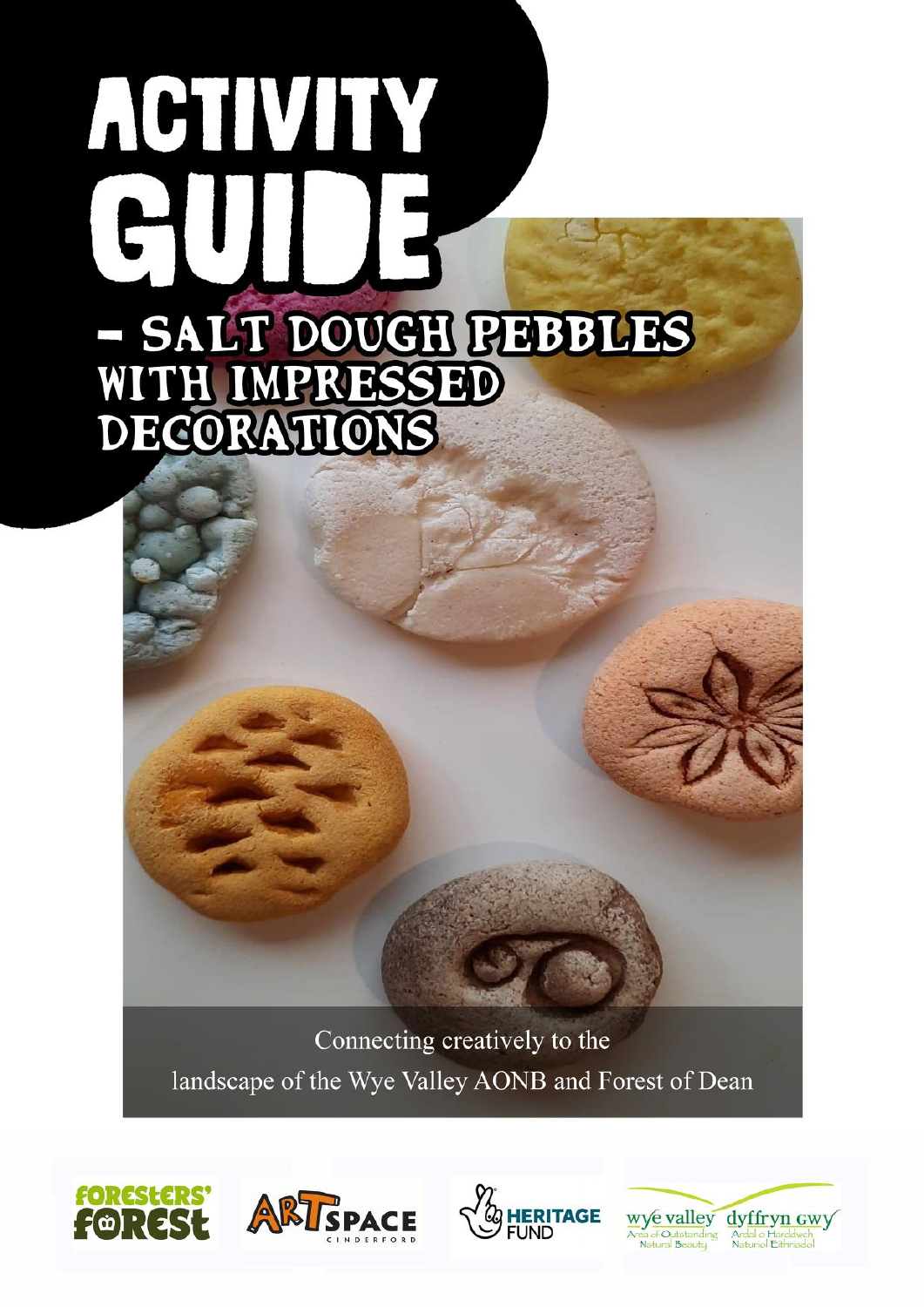# **SALT DOUGH PEBBLES WITH IMPRESSED DECORATIONS**



Have fun experimenting with a variety of colours, smells and natural objects with this multisensory activity where you make small pebble like forms with imprints from nature. Using herbs, spices, food colourants and flavourings, you will be able to mix and match colours and flavours, smells and textures whilst awakening your senses.

### **Activity rating**

Suitable for all and can be adapted to differing needs and levels of ability. Assistance may be needed with the ratio of ingredients and mixing and matching the colours and flavours.

### **Time required for activity**

1 hr-1 hr 30 mins.

### **Preparation time**

A few household ingredients will need to be acquired and also the selection of herbs, spices, flavours and colourants. A collection of small interesting natural objects will also be needed to press into the surface of the dough.

## **Shopping list**

- Flour
- Salt
- Citrus fruit such as orange, lime, lemon
- Spices such as ginger, turmeric and paprika
- Food colourings
- Food flavouring such as peppermint or vanilla essence
- Jug of water
- Grater
- Bowl
- Spoon or fork
- Small natural objects eg. Cloves, rosemary, star anise, acorns, pine cones, tree bark etc
- Cutting knife for fruit
- Small glasses, cups or bowls to mix up selection of ingredients